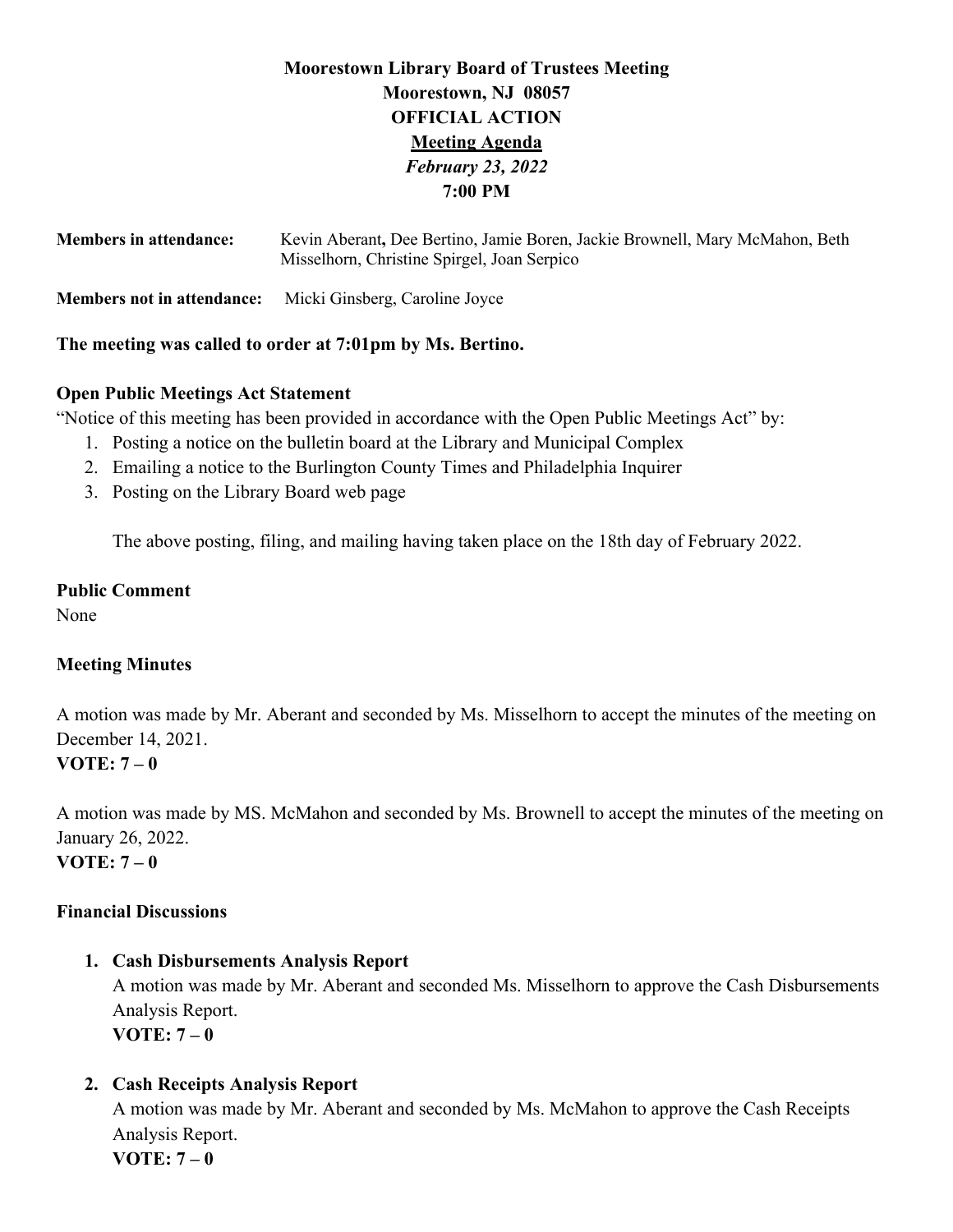## **3. January 2021 Budget Statement**

A motion was made by Mr. Aberant and seconded by Ms. Boren to approve the January 2022 Budget Statement.

**VOTE: 7 – 0** 

### **4. Invoices in Excess of \$2,000.00**

**1.** A motion was made by Mr. Aberant and seconded by Ms. Boren to approve an invoice from OCLC in the amount of \$2678.00 for the library's app. **VOTE: 7 – 0** 

# **Directors Report**

See Attached.

# **Old Business**

Fine Free Discussion -

Ms. Serpico presented the Board of Trustees with her recommendation for a fine free policy at Moorestown Library, which includes the financial impact to the library budget, the mission and values of a public library, and data on the number of cards currently suspended (as of today 9%) due to unpaid fines. The entire board has had the opportunity to watch the NJLA presentation on going fine free and is in agreement to proceed with adopting a fine free policy for Moorestown Library. The board has directed Ms. Serpico to work with key staff members to provide a detailed implementation plan for going fine free to present to the board at the next regularly scheduled meeting. Though all library members would like to see all library cards removed from suspension immediately, the consensus is that how this is put out to the public is important and should only be done once all the pieces are in place to ensure the library is prepared and the public can be notified accordingly.

# **New Business/Trustee Comments**

None

### **Resolutions**

None

# **Public Comment / Trustees Comments**

Joan Bernstein loves the self-checkout and Hoopla

# **Adjournment**

A motion was made to adjourn the meeting by Ms. Boren at 8:01 pm and seconded by Mr. Aberant.

# **VOTE: 7 - 0**

# **The next meeting is Wednesday, March 23, 2022 at 7:00pm.**

# **FORMAL OFFICIAL ACTION MAY BE TAKEN ON ANY ITEM ON THE OFFICIAL ACTION AGENDA**

*If you require special accommodations, please contact the Library Director at (856) 234-0333 at least 24 business hours prior to the meeting so that appropriate accommodations may be made.*